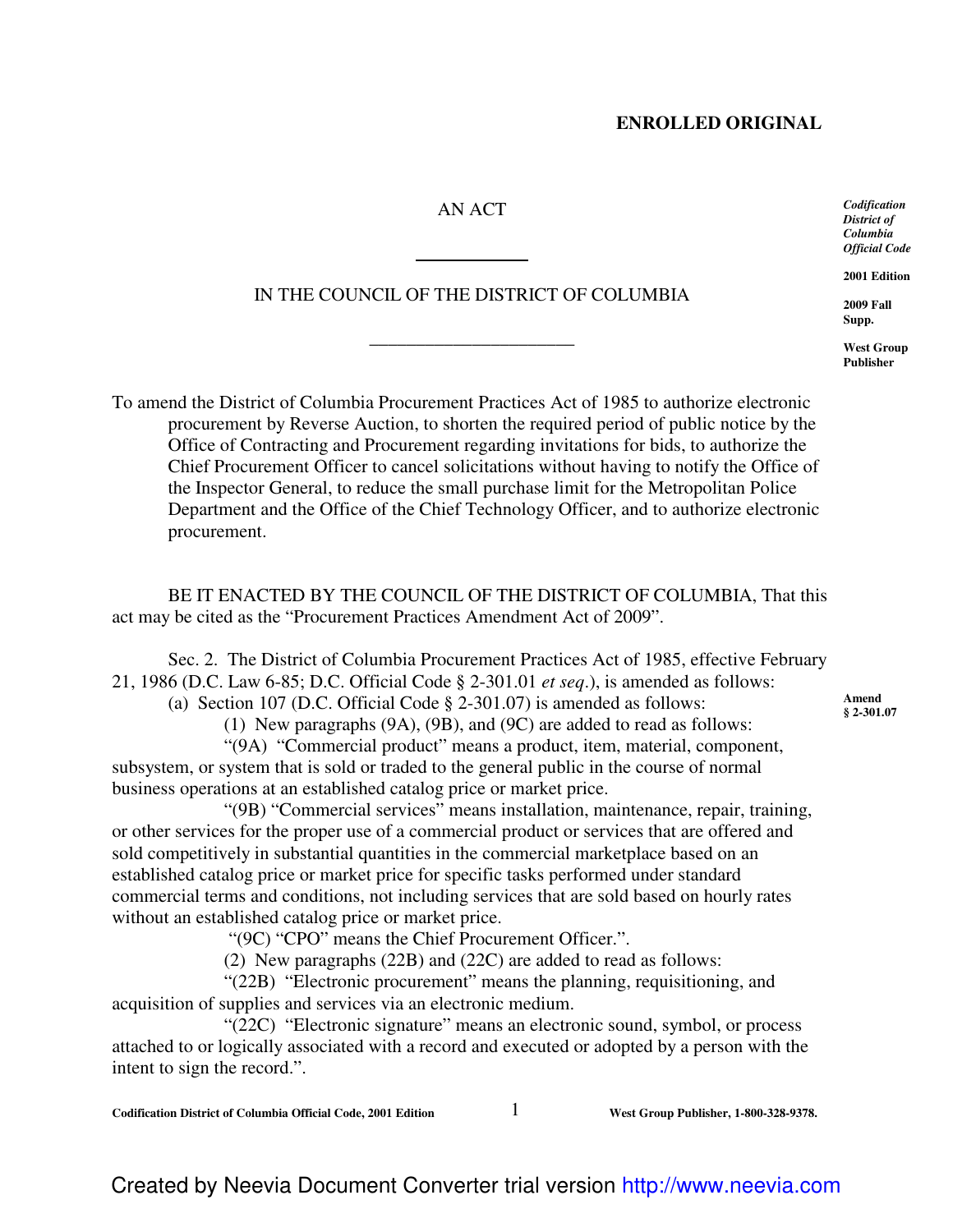## **ENROLLED ORIGINAL**

(3) A new paragraph (52) is added to read as follows:

"(52) "Written" or "in writing" means the product of any method of forming characters on paper, other materials, or viewable screens which can be read, retrieved, and reproduced, including information that is electronically transmitted and stored.".

(b) Section 302(a) and (b) (D.C. Official Code  $\S$  2-303.02(a) and (b)) is amended to read as follows:

"(a) Except as otherwise authorized by law, all District government contracts shall be awarded by:

"(1) Competitive sealed bidding pursuant to section 303;

"(2) Competitive sealed proposals pursuant to section 304;

"(3) Noncompetitive negotiations pursuant to section 305;

"(4) Human care agreements pursuant to section 306a;

"(5) Small purchase procedures pursuant to section 321; or

"(6) Reverse Auctions pursuant to section 1203(a).

"(b) In selecting one of the methods authorized by this section for the awarding of contracts, the contracting officer shall determine the most appropriate method for awarding contracts.".

|          | (c) Section 303(c) (D.C. Official Code $\S$ 2-303.03(c)) is amended as         | Amend       |
|----------|--------------------------------------------------------------------------------|-------------|
| follows: |                                                                                | $$2-303.03$ |
|          | (1) Strike the phrase "30 days" wherever it appears and insert the phrase "21" |             |

days" in its place. (2) Strike the  $3<sup>rd</sup>$  sentence.

(d) Section 307 (D.C. Official Code  $\S$  2-303.07) is amended by striking the 2<sup>nd</sup> sentence. **Amend § 2-303.07**

(e) Section 321 (D.C. Official Code § 2-303.21) is amended as follows:

(1) Strike the phrase "\$500,000 for the Metropolitan Police Department and the Office of the Chief Technology Officer, and".

(2) Strike the phrase "for all other" and insert the phrase "for other" in its place.

(f) A new Title XII is added to read as follows:

"Title XII. Electronic commerce; acquisition and disposition.

"Sec. 1201. Electronic transactions.

"(a) Notwithstanding any other provisions of this act, the CPO may acquire supplies and services through:

"(1) Electronic solicitation and bid response; or

"(2) Electronic auctions.

"(b) In selecting one of the methods authorized by this section, upon proper validation and authorization, a contracting officer may accept electronic signatures for all electronic commerce transactions.

"Sec. 1202. Electronic procurement.

"(a) The CPO may issue a solicitation by any electronic medium, including the Internet, electronic mail, or disk medium.

**Codification District of Columbia Official Code, 2001 Edition** 2 **West Group Publisher, 1-800-328-9378.**

**Amend § 2-303.02**

**Amend § 2-303.21**